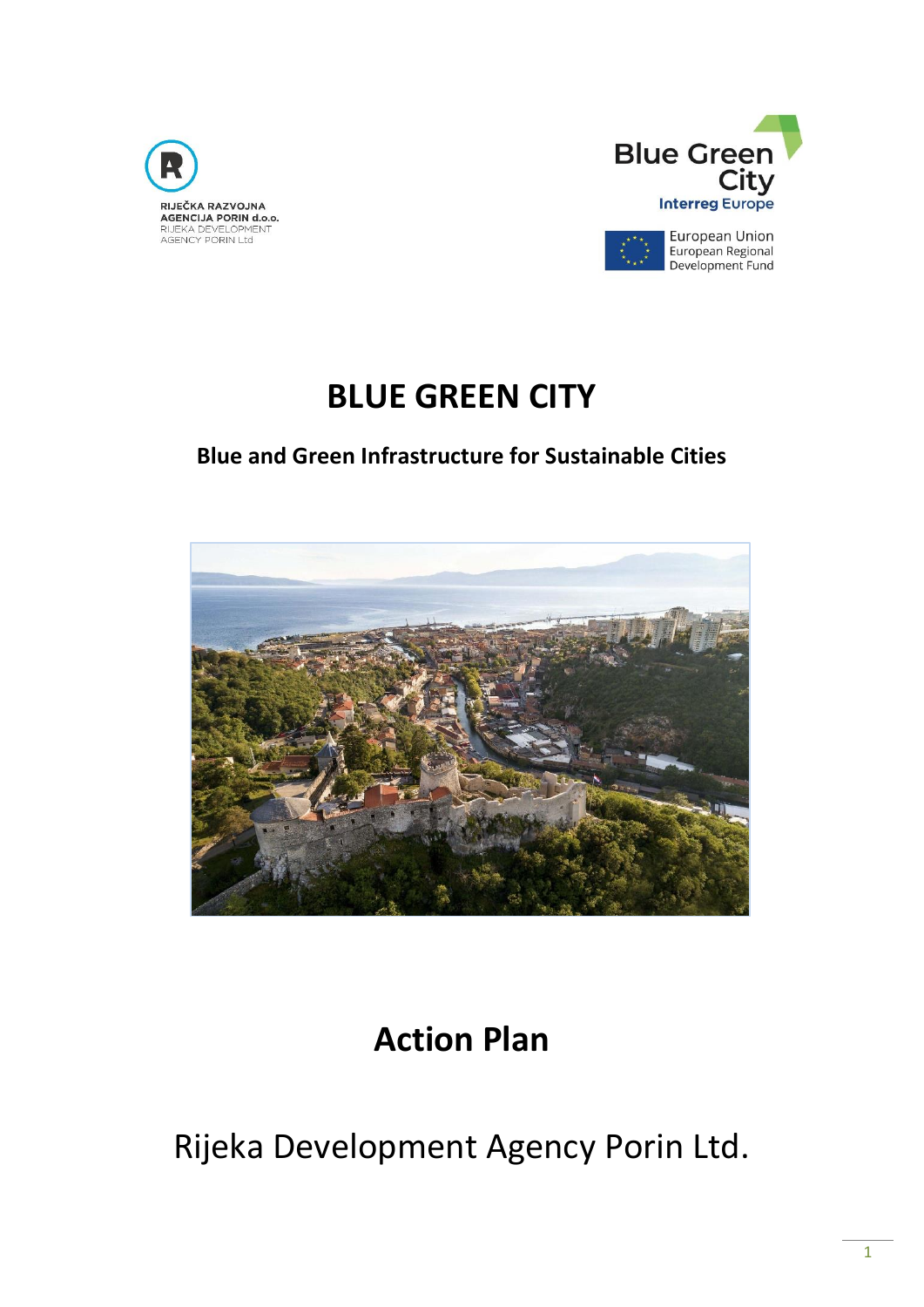# **Part I – General information**

# Project: **BLUE AND GREEN INFRASTRUCTURE FOR SUSTAINABLE CITIES (BLUE GREEN CITY – PGI05836)**

Partner organisation: PP7 - RIJEKA DEVELOPMENT AGENCY PORIN ltd. (RDA PORIN)

Other partner organisations involved (if relevant): /

Country: CROATIA

NUTS2 region: HR03 – Jadranska Hrvatska (Adriatic Croatia)

Contact person: Dario Zorić email address: [bluegreencity@porin.hr](mailto:bluegreencity@porin.hr) phone number: 00385 51 634 331

# **Part II – Policy context**

The Action Plan aims to impact:  $\Box$  Investment for Growth and Jobs programme European Territorial Cooperation programme x Other regional development policy instrument

Policy instrument addressed: **Development Strategy of the City of Rijeka for 2021-2027, goal 4- Preserve Rijeka 2030: Smart, green and clean city; specific goal 4.2 – Green city on the sea, space in the service of citizens**

#### **2.1 Overview of the policy**

The City of Rijeka launched a new strategic document, the Development Strategy of the City of Rijeka for 2021-2027, and this document is the new Policy Instrument (PI) addressed by the present action plan. The reason for this change of PI addressed is that, during the application period of the project, PP7 nominated the existing Development Strategy of the City of Rijeka 2016–2020, as the 2021-2027 document was still being drafted.

The initial PI Development Strategy of the City of Rijeka 2016–2020 is no longer valid because, in the meantime, the new version of the document was adopted. The new PI Development Strategy of the City of Rijeka for 2021-2027 is a continuation of the previous efforts, concerned with the preservation of natural ecological assets, such as forests, parks and protected areas. However, the new PI still does not include a Green and Blue Infrastructure (GBI) strategy or the use of the ecosystem services (ESS) approach in planning, which is why the policy instrument was identified for improvement.

During the process of drafting the Development Strategy of the City of Rijeka for 2021–2027, which is a continuation of the 2016-2020 strategy, the municipality organized a 'Maintain Rijeka 2030'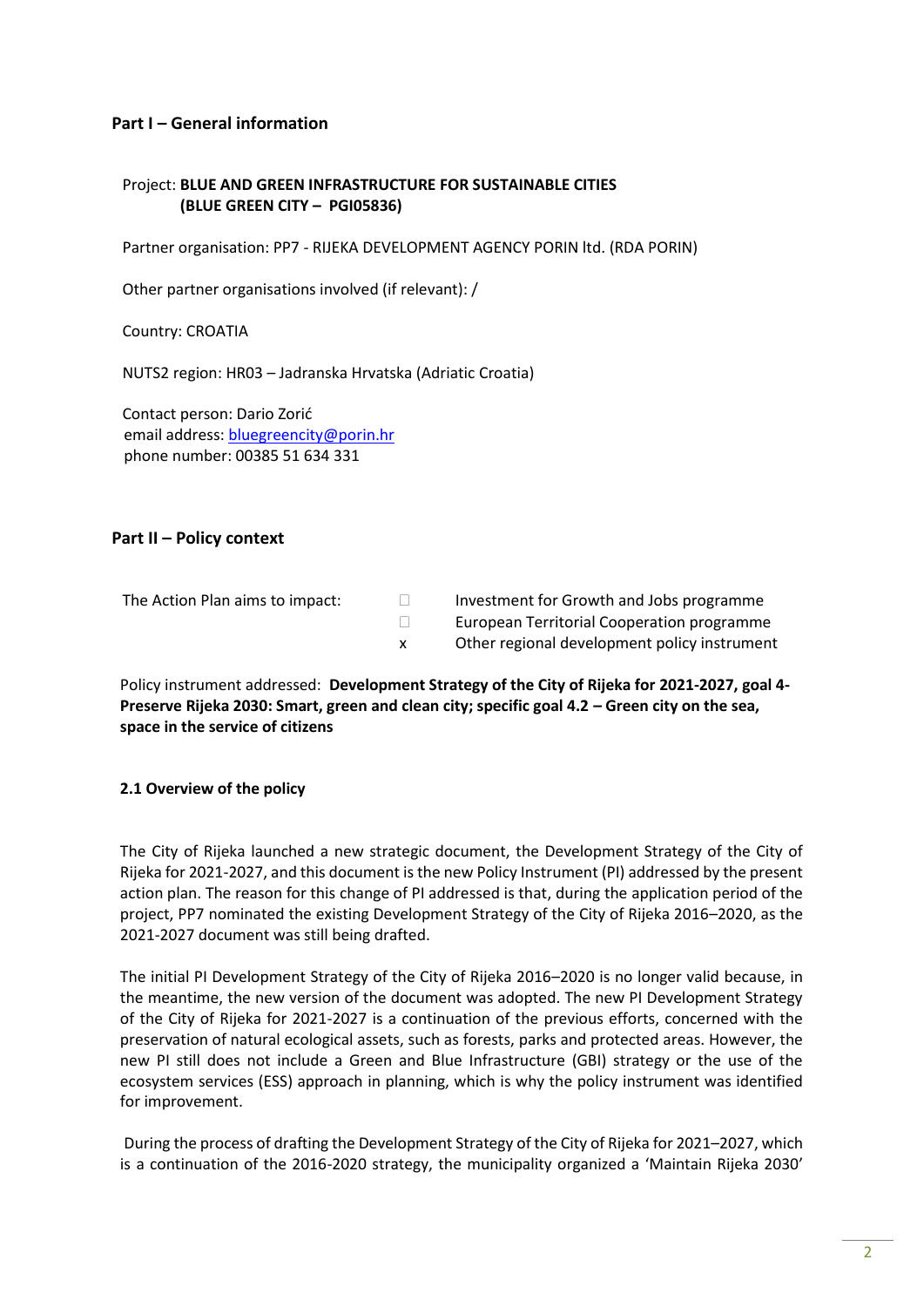workshop with the participation of local stakeholders. In accordance with the National Development Strategy 2030 and the goals of the European Union for 2021–2027, the new strategic document emphasizes the need to include GBI within the city, as well as the need to maintain such infrastructure to improve the quality of life of citizens and to create more comfortable places to live. These requirements are highlighted in strategic goal 4 of the Development Strategy of the City of Rijeka for 2021-2027 – Preserve Rijeka 2030: Smart, green and clean city adapted to the needs of all citizens, which includes specific goal 4.2 – Green city on the sea, space in the service of citizens. The indicators of goal 4.2 are to increase by 20% the area of parks, playgrounds and rest areas in the city, and to increase by 55% the length of promenades along the sea.

#### **Why does the policy instrument need to be improved?**

GBI can make a significant contribution to the implementation of many regional and local sustainable development goals, especially as regards climate change, disaster risk management, making cities and settlements more inclusive, safe, resilient and sustainable, and social and economic development. A climate risk analysis and assessment of the vulnerability of individual sectors to the effects of climate change conducted in November 2020 identified the following main threats to the City of Rijeka – sea-level rise, heatwaves, floods and longer rainy periods – and their potential impact on five sectors: the coastal belt, human health, the electricity system, water supply, and tourism. The biggest problem with the City of Rijeka is the occupation of the coastal zone by port facilities, economic zones and brownfields, which not only impede the connection between the urban fabric and the coastal landscape, but also the establishment of a coastal green corridor. Another problem is the Rječina river in the city center, which has the potential to be an important green corridor to the canyon in the hinterland but is currently underused because it lacks adequate green space on the riverbank for community use and leisure activities.

While the climate risk analysis identified the critical areas in the city which require the implementation of GBI, the Development Strategy of the City of Rijeka for 2021-2027. is non-spatial, and simply sets target indicators for how much green space should be increased overall within the city, without specifying where it should be created. It is therefore necessary to improve the policy instrument by creating a supplementary document that integrates GBI functionality and ecosystem services in the spatial planning process, and which will serve as the expert basis for amending spatial planning documentation.

#### **2.2 Other relevant policies**

- **Spatial Plan of the City of Rijeka** this identifies the green spaces in the urban and periurban area that need to be protected due to the distinct values they possess;
- **General Urban Plan of the City of Rijeka** this identies the public green spaces that are planned or should be planned in the City of Rijeka in order to form a green space network. This document contains a map of green areas in the city of Rijeka.

#### **Part III – Details of the actions envisaged**

#### **ACTION 1 – GREEN INFRASTRUCTURE DEVELOPMENT STRATEGY**

#### **3.1 The background**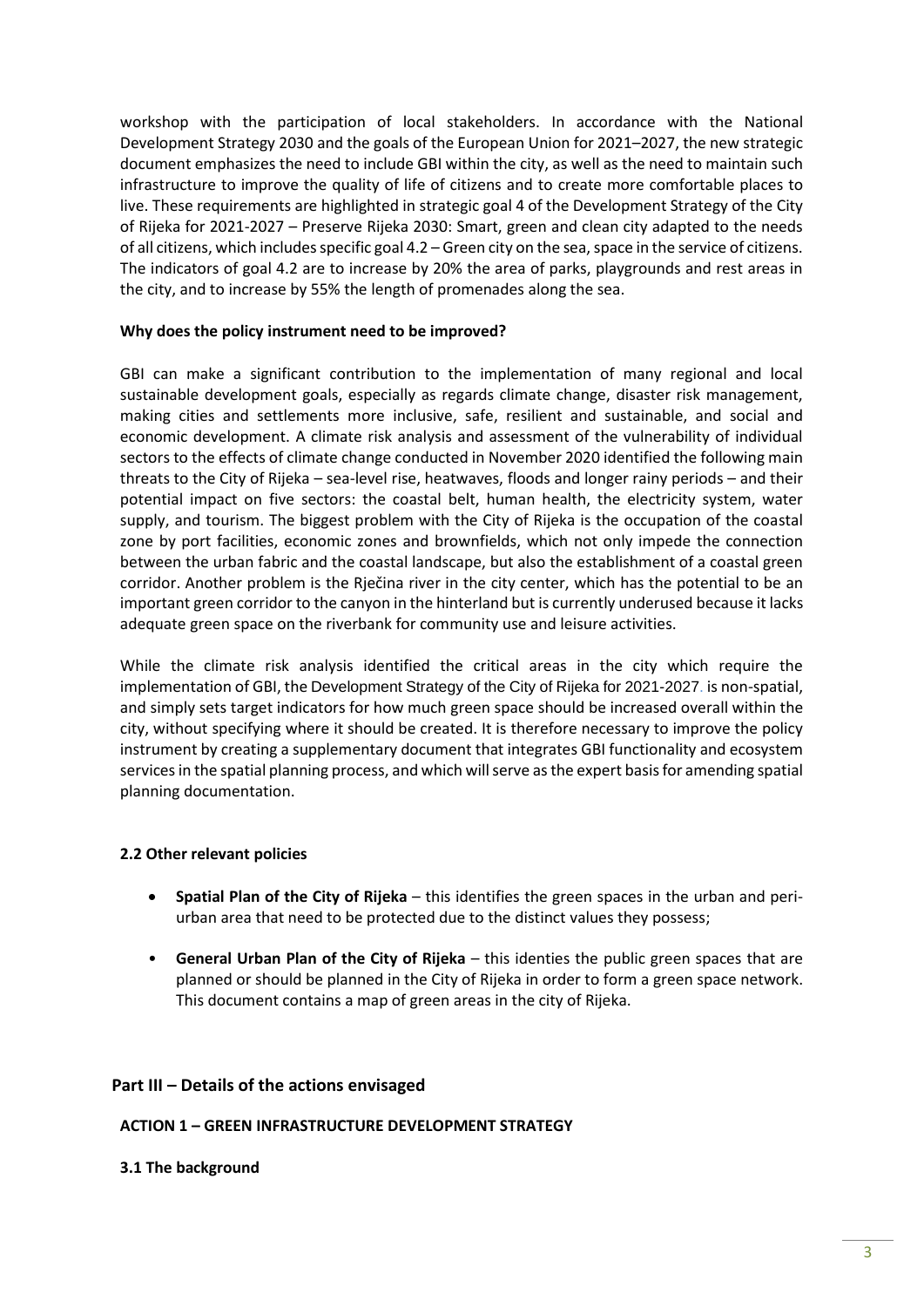The Action Plan has been informed by studying the existing local problems regarding GBI implementation, researching best practice examples within other EU countries, the stakeholder workshops held during Phase 1, and by the partnership experience and knowledge gained from PPs online meetings,

The main inspiration comes from the good practice of PP4, Southern Regional Assembly, namely the "Tralee Bay Wetlands Eco and Activity Park", in which an old landfill site was reclaimed, and a damaged habitat restored to a more natural state. This good practice illustrates how a damaged habitat could be transformed to be an important part of a settlement's Blue and Green Infrastructure, and how it can also create win-win benefits for biodiversity, society and the economy, which in turn made the project accepted by the local community.

This good practice provides a possible solution to be explored by PP7, whose biggest problem is the occupation of the coastal zone by port facilities, economic zones and brownfields, which impede the connection between the urban fabric and the coastal landscape, as well as the establishment of a coastal green corridor.

This good practice provided the inspiration for the improvement of PP7's policy instrument, as it is focused on the restoration of damaged habitats, and illustrates, through a practical example, how the factors of environmental progress, assembled with economic and societal benefits, can create win-win outcomes.

# **3.2 Steps**

During Phase 1 of the Blue Green City project the following preparatory activities took place:

- Four stakeholder meetings were held once per semester during Phase 1. During the  $4<sup>th</sup>$ stakeholder meeting in July 2021 we organized a debate among representatives from public authorities which revealed different and often conflicting interests, mostly associated with inadequate horizontal and vertical cooperation, as well as a lack of understanding of the concepts of GBI and ecosystem services among the main actors in the field of urban planning at different levels – local authorities (policymakers), public and private investors, scientific and professional actors (researchers, academic sector), NGOs, general public, etc. Our insights have been further confirmed by similar experiences among the other project partners.
- The Green Infrastructure Study of the City of Rijeka (2020) provided detailed insight into the existing elements of green infrastructure, their condition and their spatial distribution through an integrated analysis of the natural, historical and anthropogenic factors that influenced their formation. The study helped to raise awareness of green infrastructure and its importance as a starting point for the sustainable development of the City of Rijeka, as well as the need to incorporate its results in spatial planning and strategic documents.

Phase 2 will build on the preparatory work done during Phase 1, by focusing on two activities carried out in parallel.

#### **Activity 1 – Green Infrastructure Development Strategy document**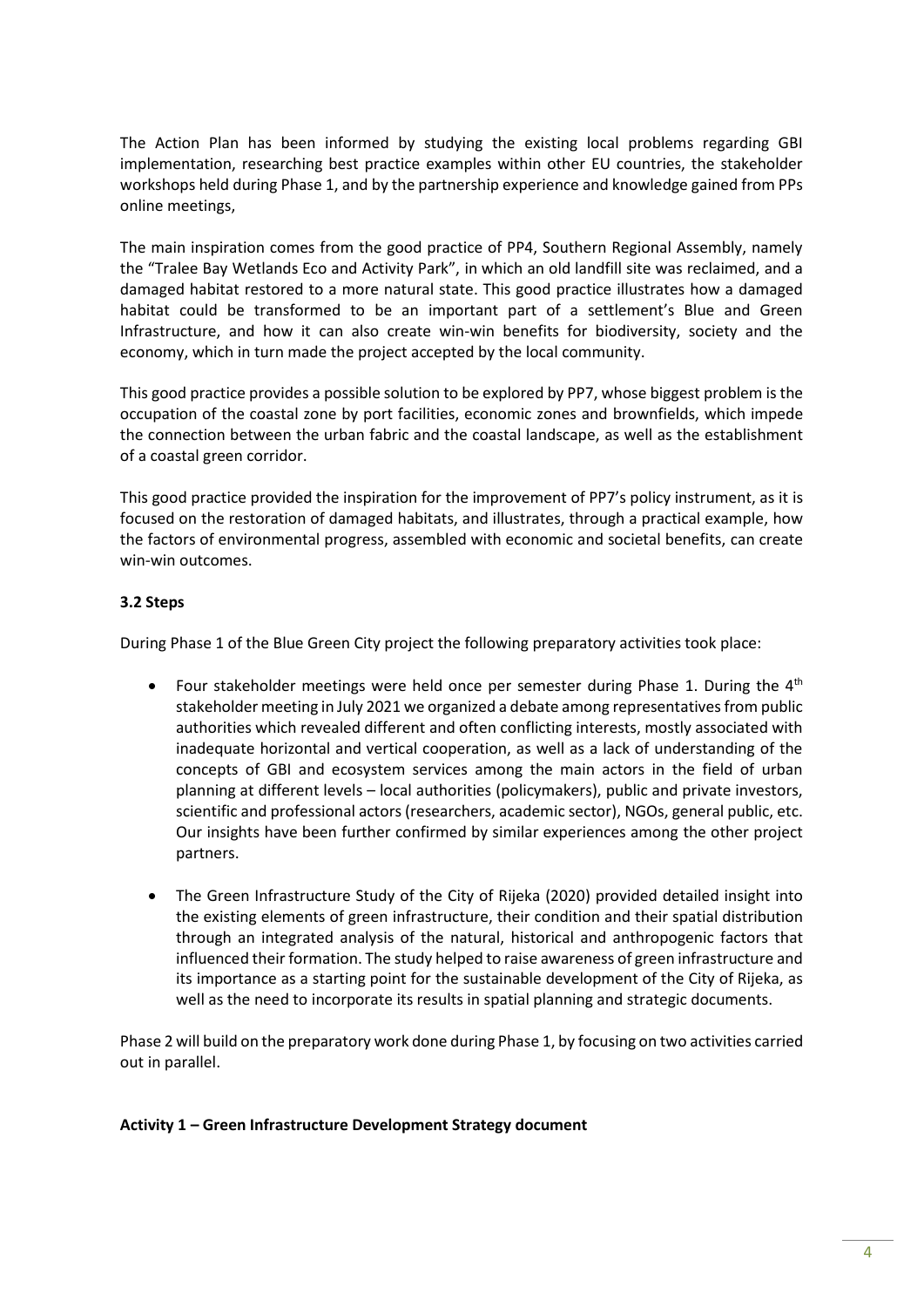The Green Infrastructure Development Strategy will be a supplementary document to the policy instrument of the Development Plan of the City of Rijeka 2021–2027. As such it will serve as the expert basis for amending spatial planning documentation.

At the end of 2021, the City of Rijeka put out to tender the service of drafting the Green Infrastructure Development Strategy of the City of Rijeka, and in January 2022 it selected a service provider. The process for drafting the strategy, which includes drafting a strategy proposal, the opportunity to publicly give their suggestions and comments on the proposal, and the final document, will be completed by the end of 2022 and, at this stage, it is expected to be on city agenda by the end of the project.

The Strategy will be based on the previous Study of Green Infrastructure of the City of Rijeka, which analysed spatial factors in order to identify the current provision of green space and the potential for increasing the green infrastructure network. The purpose of the Strategy is therefore to encourage the sustainable development of the city based on the maintenance of existing green spaces and the creation of new ones in the city, and improving their social, ecological and urbanmorphological function. The main tasks of the Strategy are:

# I. TO SET STRATEGIC OBJECTIVES

- Concept of GI definition/redefinition of city identity: define in more detail the elements of the Conceptual Plan established by the Green Infrastructure Study;
- Distinction between existing and planned green elements (wedges, connections, circular zones, point elements);
- List and describe individual green areas or groups of green areas in each of the eight circular zones;
- Definition and schematic cartographic marking of the links between the eight circular zones;
- Priority projects: identify existing projects for maintenance, improvement and new ones for implementation, focusing on: (a) the backbone of the future network of green infrastructure, namely larger natural and mostly protected areas in the hinterland and canyons that transversely penetrate the dense urban fabric and form part of the green belt that protects the urban area from over-expansion; and (b) connection of the urban fabric with the coastal landscape, i.e. with the sea, as well as the establishment of the coastal green corridor;
- Implementation of measures in sectoral tools and policies: the Green Infrastructure Development Strategy will be a strategic tool that defines the vision for development, develops a detailed plan, and prescribes a set of strategic and detailed measures for the implementation of the vision and the plan. Measures may include a set of concrete strategic projects and initiatives, ways of implementation and connection with various sectoral tools in which the key role is played by spatial planning, i.e. the strategy will be an important professional basis for making changes to spatial planning documentation.

#### II. SWOT ANALYSIS IN RELATION TO GREEN INFRASTRUCTURE

#### III. STRATEGIC DEVELOPMENT MEASURES of GI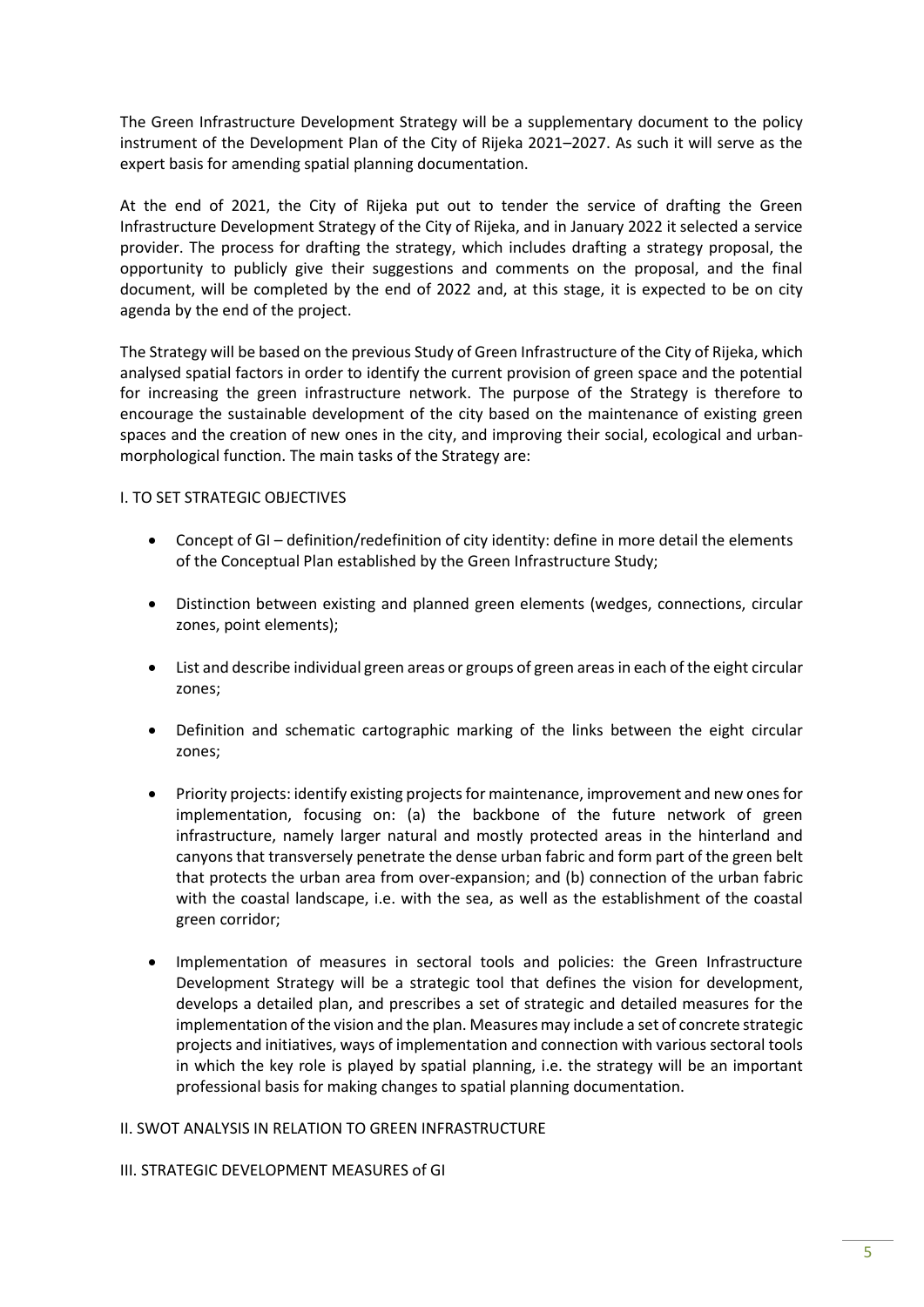- Watercourses
- Coast
- Forests and agricultural land
- Public green areas
- Industrial and economic zones

# IV. DETAILED MICRO-LEVEL MEASURES FOR PRIORITY AREAS

It is necessary to improve the Rječina watercourse and canyon. The lower canyon part should come to life as the backbone of the future network of green infrastructure of the City of Rijeka, which connects the green, natural hinterland with the sea and the historical part of the city where the most important gravitational and focal points in the city are located (historical parks and cemetery parks, squares, public spaces).

## V. INTEGRATION OF THE STRATEGY IN SECTOR TOOLS AND POLICIES

During the process of drafting the Strategy, it is necessary to establish cooperation with the local community and public administration. Involvement of stakeholders relevant to the development and management of the subject area is very important, so it is necessary to establish a working group that would work closely together problems of individual spaces as well as the goals of their development.

Hence the important main tasks, especially pointed out in points I. and IV., as well as the abovementioned example of PP4's good practice, point to the need to improve the system of open / green areas of the city, through the improvement of existing, and planning of new open / green areas and their networking and development of various functions.

The important focus is on:

(a) the backbone of the future network of green infrastructure, namely larger natural and mostly protected areas in the hinterland and canyons that transversely penetrate the dense urban fabric and form part of the green belt that protects the urban area from over-expansion; and (b) connection of the urban fabric with the coastal landscape, i.e. with the sea, as well as the

establishment of the coastal green corridor.

Occupation of the coastal zone by port facilities, economic zones and brownfields situated in the canyon of river Rječina impede the connection between the urban fabric and the coastal landscape, as well as the establishment of a coastal green corridor. This will raise the values of open spaces and have a positive impact on the appearance of the city and its identity.

This is compliant also with the European Union's "Green Infrastructure - Strengthening European Natural Capital" - Green Infrastructure Strategy, that emphasizes the importance of green infrastructure in protecting Europe's natural capital and the need for its integration into sectoral policies and financial EU instruments.

# **Activity 2 – Strengthening cooperation between key stakeholders**

In accordance with the description in the previous point, activity 1, the Green Infrastructure Development Strategy is being drafted, which will set out in more detail the goals for the improvement of green infrastructure, and that is why this document complements the PI.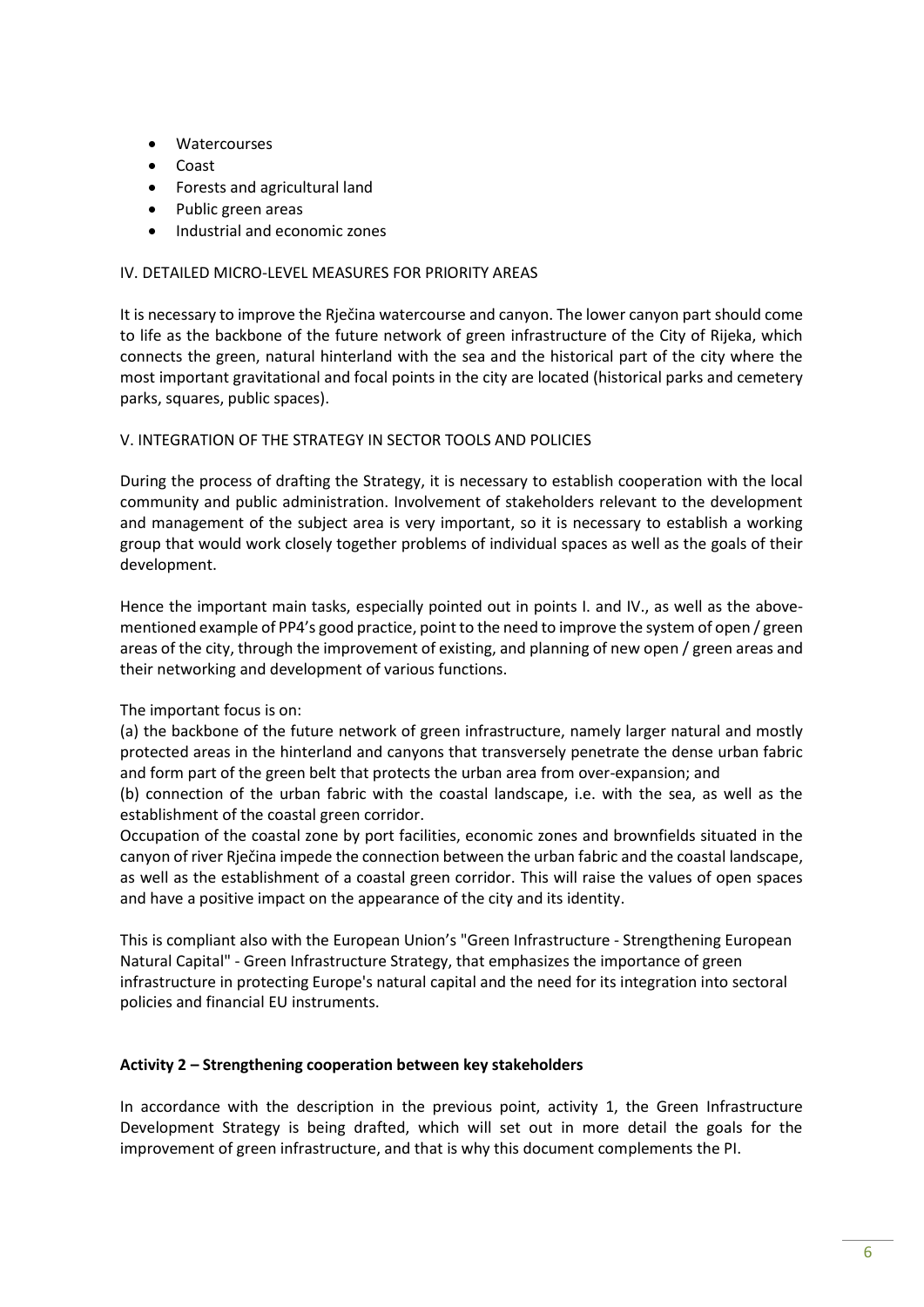The expected change is a change in the strategic focus of the policy instrument (type 3), which will be achieved by monitoring the set indicators that want to increase by 20% the area of parks, playgrounds and rest areas in the city, and to increase by 55% the length of promenades along the sea.

Strengthening cooperation between key stakeholders is perceived to be the first important step in order to foster dialogue within the field of urban planning, to develop a plan for GBI implementation, to bring changes to local policy instruments, and to provide a solid foundation for making GBI implementation possible. The goal of this activity is therefore to connect and engage different stakeholders by means of participatory (professional and general public), interdisciplinary (science and professionals from different fields) and cross-sectoral cooperation, in order to foster awareness among the community of the value and benefits of green infrastructure and ecosystem services. This will be implemented through three sub-activities:

- A 2.1 Establish a Green Infrastructure Development Strategy working group to foster cross-sectoral cooperation between public bodies and non-governmental stakeholders, including community groups, for multi-stakeholder governance. The working group will meet four times during Phase 2;
- A 2.2 Run training courses using the resources prepared by the Advisory Partner: A 2.2.1 Scenario Planning for Climate Change Adaptation Strategies; A 2.2.2 Green and Blue Infrastructure; and A 2.2.3 Valuation of Ecosystem Services;
- A 2.3 Foster dialogue through a participatory workshop in order to collect ideas related to the improvement of the existing green spaces and the establishment of new ones. The City of Rijeka has published a call for project proposals for the Rijeka Local Partnership Programme for 2022 intended for groups of citizens, associations and local committees to submit their proposals for minor interventions in communal infrastructure in public areas (parks, playgrounds, trees, promenades, green areas, removal of small illegal landfills of non-hazardous municipal waste, etc.) as projects in the implementation of which they will directly and collectively participate.

# **3.3 Players involved**

The players to be involved in Phase 2 will be:

Local authorities:

- City Administration Department for Development, Urbanism, Ecology and Land Management – Directorate for Land Management, Directorate for Development, Urbanism and Ecology, Directorate for Integrated Territorial Investments;
- City Administration Department for Communal System Directorate of Planning, Development and Construction, Directorate of Joint Communal Activities;
- City Administration Department for Culture Program Directorate, Directorate for the Protection and Preservation of Cultural Heritage.

Regional authorities:

• Primorje and Gorski Kotar County (Department for Physical Planning, Construction and Environmental Protection).

Public institutions: